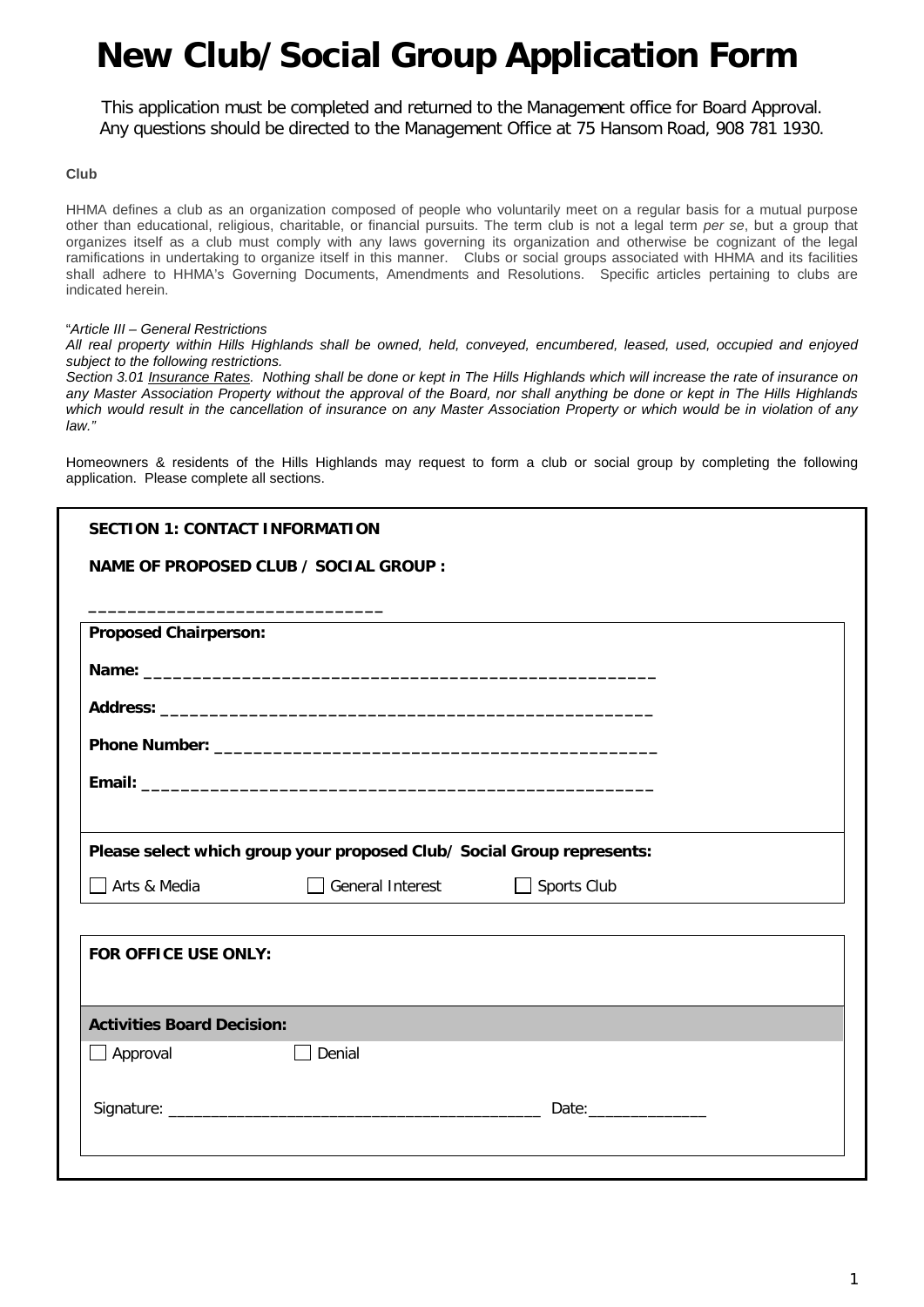### **SECTION 2: DETAILS OF ACTIVITIES**

#### **What activity does your proposed Club/Social Group offer?**

For example events, talks, lectures, social activities etc. The best applications will be quite specific in this section.

#### **Activities (January-December)**

| . . |  |
|-----|--|
| 2.  |  |
| 3.  |  |
| -4. |  |
| 5.  |  |

#### **What is the main purpose of your proposed Club/Social Group?**

### **How will your proposed Club/Social Group benefit HHMA Residents?**

**How do you plan to communicate with your group?**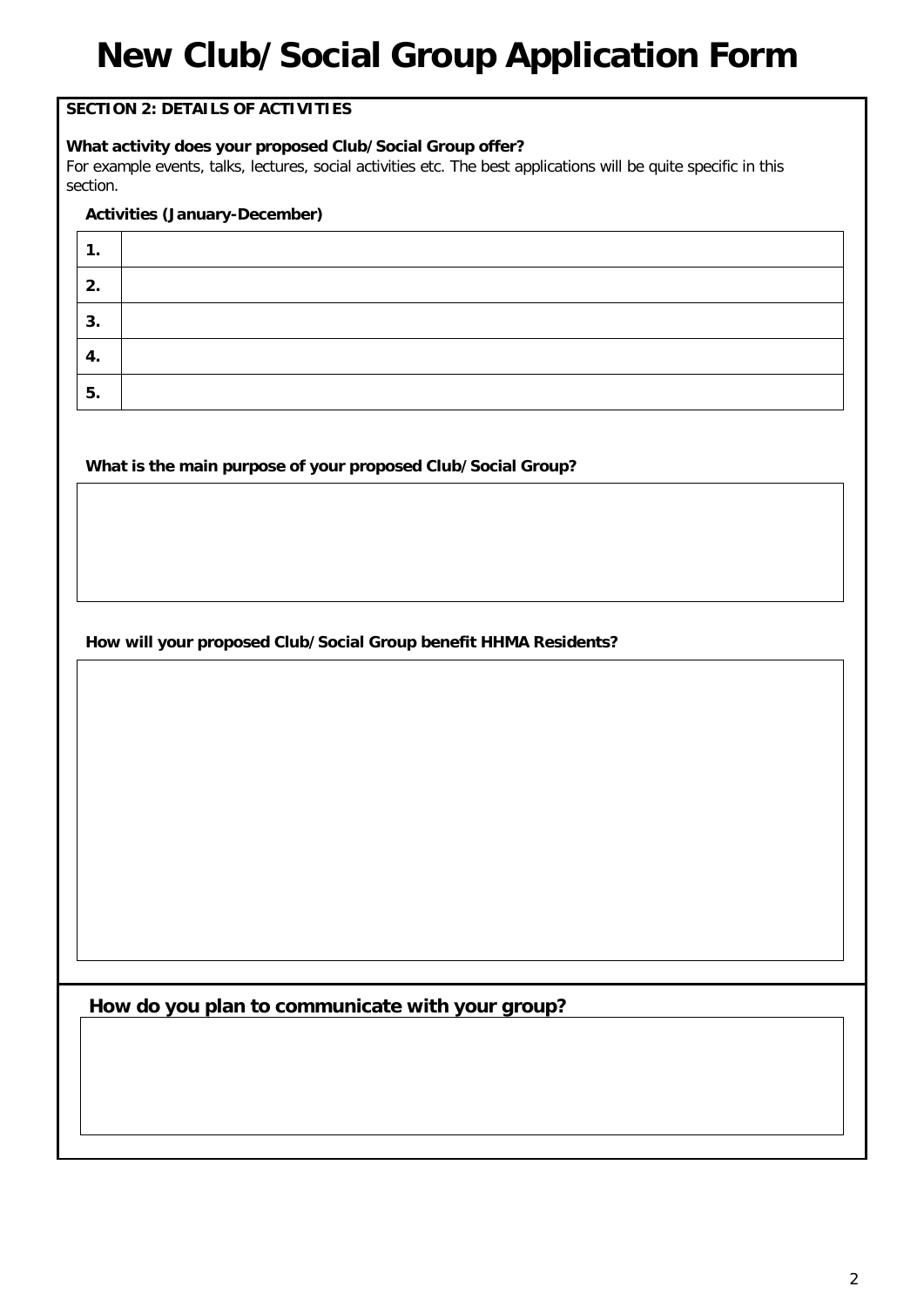| <b>SECTION 3: RESOURCE REQUIREMENTS</b>                                                                                                                                                                                                      |  |  |  |  |  |  |
|----------------------------------------------------------------------------------------------------------------------------------------------------------------------------------------------------------------------------------------------|--|--|--|--|--|--|
| Will your proposed Club/Social Group require more than one room?                                                                                                                                                                             |  |  |  |  |  |  |
| $\Box$ Yes<br>$\blacksquare$ No                                                                                                                                                                                                              |  |  |  |  |  |  |
| Will your proposed Club/Social Group wish to promote events via HHMA Resources? If yes, please<br>indicate what resources are needed.<br>HHMA Resources requested: Office staff, website, office supplies, office<br>$\neg$ Yes<br><b>No</b> |  |  |  |  |  |  |
| equipment, etc.                                                                                                                                                                                                                              |  |  |  |  |  |  |
| Will your proposed Club/Social Group require the use of any specific facilities (eg. sports grounds<br>or training facilities)?<br>Please provide details.                                                                                   |  |  |  |  |  |  |

#### **SECTION 4: CARE OF HHMA AMENITIES**

In an effort to always have our facility ready for use, as required by all groups that have been granted the use of the HHMA facilities, it is a necessity that the facilities are maintained and returned to the standard at the time of your access to the spaces.

All furniture must be returned to the original position or stacked in the storage room.

All trash must be removed from the rooms or sport fields and disposed of as directed by the Management office.

All floors, tables, chairs, counters and walls must be free of any visible marks, food, or trash.